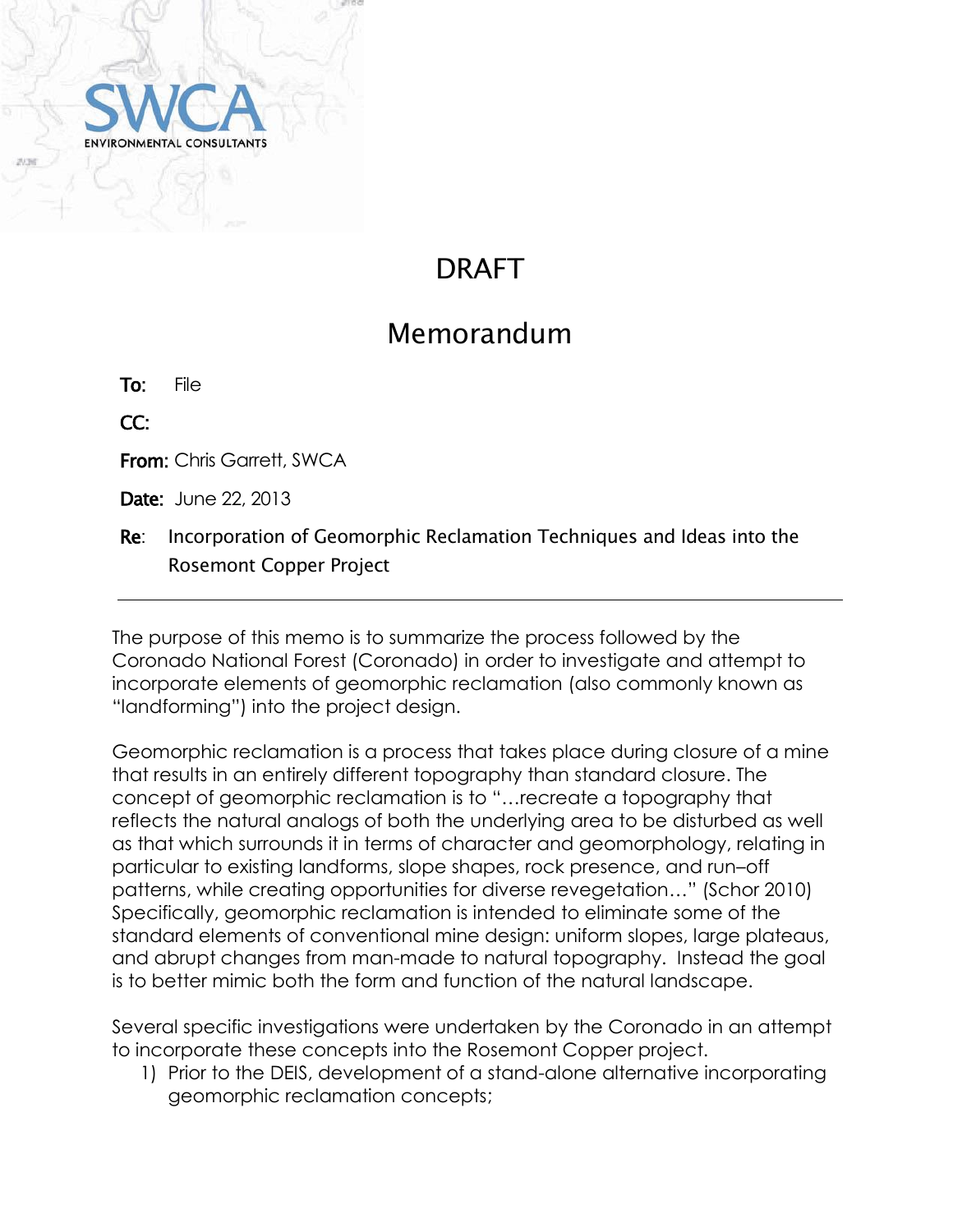- 2) Research and interviews to determine the state-of-the-art with respect to incorporating geomorphic reclamation into existing mines, and to develop additional ideas for incorporation into the Rosemont Copper project;
- 3) In response to public comments on the DEIS, investigation of whether geomorphic reclamation concepts could be incorporated specifically into the Barrel (Preferred) Alternative.

## **Development of a Stand-Alone Alternative**

The concept of geomorphic reclamation was brought to the attention of the Coronado during the alternatives development process. In 2010, on behalf of the Coronado, SWCA contracted Mr. Horst Schor to undertake the development of a geomorphic reclamation alternative. Mr. Schor, a recognized expert in geomorphic reclamation design and coauthor of *Landforming: An Environmental Approach to Hillside Development, Mine Reclamation, and Watershed Restoration* (Schor & Gray 2007), developed a landform utilizing geomorphic reclamation principles intended to encompass the combined 1.2 billion cubic yard volume of all the waste rock, tailings, and spent heap material produced by the proposed Rosemont Mine. The Coronado provided several sideboards for development of the alternative, including the avoidance of McCleary Canyon, eastern limit of SR 83, southern limit of the watershed boundary, and western limit of the pit and plant site. The Barrel Alternative was used as the starting point for Mr. Schor's work, to be modified within the sideboards given above. The constraints, process, and results are documented in the report: Schor, H.J., 2010. *Landform Design Report for the Rosemont Mine Project*, May 19.

Given the sideboards established by the Coronado, the conceptual alternative developed by Schor did not accommodate the full amount of material, and the alternative falls approximately 12 percent short of containing the necessary total volume of 1.2 billion cubic yards. The design prepared by Schor would only be feasible by conducting partial backfill of the pit, disposing of material elsewhere, or reconfiguring the landform during final design. (Note that both partial and full pit backfilling as alternatives have been fully investigated by the Coronado; the results of the pit backfill investigation are summarized in Chapter 2 of the FEIS and described in a separate process paper in the record.)

Components of the Schor alternative ultimately led to the development of the Barrel Trail Alternative. However, the Barrel Trail alternative could not be considered to be a full geomorphic reclamation alternative.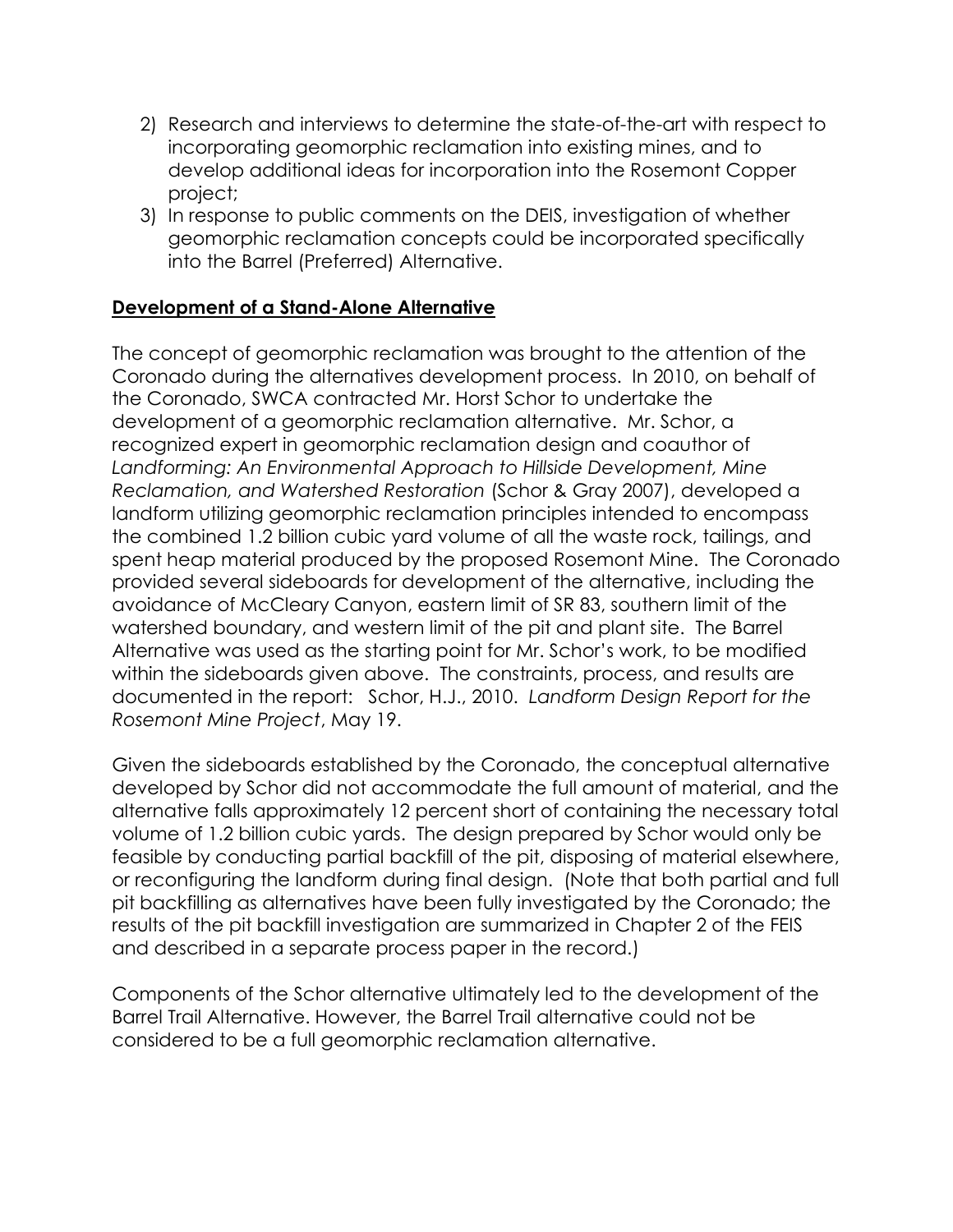### Key process steps:

- February 17, 2010. Report produced by Golder Associates titled: *Rosemont Mine Landforming, Evaluation of Mine Waste Slope Geometry*. (Report available in project record)
- March 31, 2010. Memorandum produced by Dale Ortman titled: Landform Layout Constraints and Comments Provided by Rosemont Copper Company – Final Version for Inclusion in H. Schor Report. (Memo available in project record)
- May 19, 2010. Schor report titled *Landform Design Report for the Rosemont Mine Project.* (Report available in project record)
- May 24, 2010. Meeting to discuss Schor alternative. (Minutes available in project record)
- June 4, 2010. Meeting to discuss Schor alternative. (Minutes available in project record)
- July 9, 2010. Final meeting to discuss Schor alternative, conclusion of landforming task workgroup (Minutes available in project record)

## **Investigation of Geomorphic Reclamation Concepts**

The Forest Supervisor directed the team to continue to investigate ways to apply geomorphic concepts to the Barrel Alternative, to the extent possible. The team was not directed to fully develop a viable alternative that utilized geomorphic reclamation (which would have needed a footprint similar to or larger than the Barrel Trail Alternative). However, this did not halt the interest in incorporating elements of geomorphic reclamation into the Preferred Alternative that was identified in the October 2011 DEIS. The Coronado developed an additional approach in four phases to identify what state-of-theart procedures or techniques might have been attempted or used at existing mines that could be brought forward for consideration in the Rosemont Copper project:

- Phase 1 Telephone Survey to Locate Potential Examples
- Phase 2 Questionnaire to Gather and Record Information
- Phase 3 Interview to Gather and Record Additional Information (if required)
- Phase  $4 -$  Report of Findings

Dale Ortman, PE was subcontracted by SWCA to manage and conduct the investigation. The results of Phases 1 and 2 were summarized in a status briefing for the Coronado dated September 20, 2011. Between July 18, 2011 and August 29, 2011, approximately 120 individuals were contacted from federal regulatory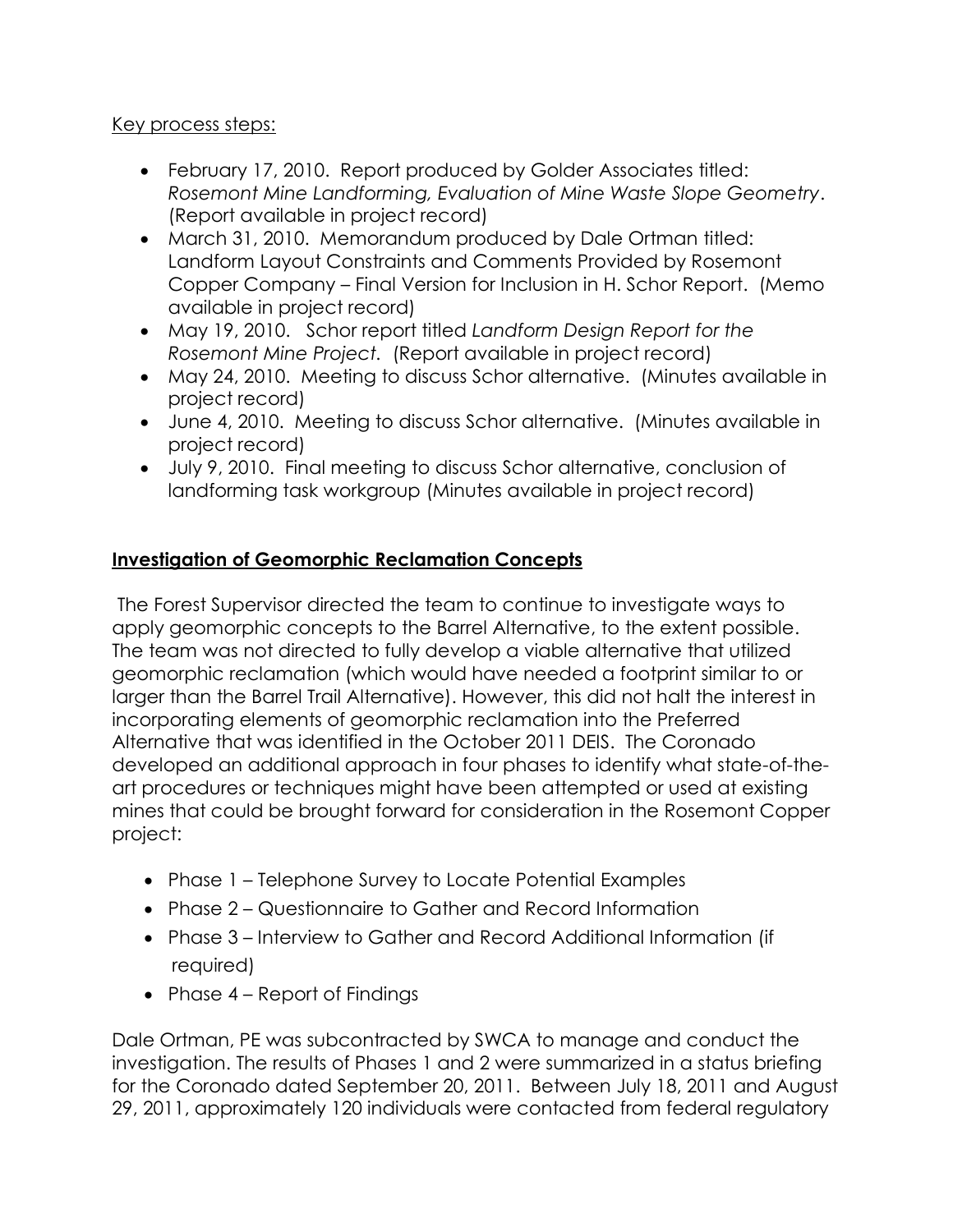agencies, state regulatory agencies, academic institutions, mining companies, consulting firms, and other organizations. Of these 120 contacts, 53 consented to being provided with a written project questionnaire developed by the Coronado. From the project questionnaires sent out, 11 contacts returned questionnaires, for a total of 24 specific projects. Of these, no projects were identified by the Coronado as similar enough to Rosemont Copper to conduct further interviews (Phase 3).

Results of the investigations were analyzed and reported (Phase 4) (Ortman, D. 2011. *Project Memorandum: Geomorphic Reclamation Information Gathering Task, Preliminary Findings*. September 28). None of the projects were applicable to the Rosemont Copper project. In the end, it was concluded that the preliminary information obtained from the questionnaires was not adequate to demonstrate widespread use of geomorphic reclamation methods for mining projects of similar type and scale or subjected to similar climatic conditions as the proposed Rosemont project.

### Key process steps:

- June 2011. Scope of work prepared by SWCA and approved by Coronado
- September 20, 2011. Status briefing paper. (Available in project record)
- September 28, 2011. Project memorandum with preliminary findings. (Available in project record)
- October 6, 2011. Management meeting with Forest Supervisor to review results (Minutes available in project record)
- January 9, 2012. Management meeting with Forest Supervisor to identify approach forward (Minutes available in project record)

### **Response to Public Comments and Redesign of Barrel Alternative**

Public comments were received on the DEIS from October 2011 through January 2012. Numerous public comments were received expressing concern over both operational and post-closure stormwater management of the mine, and in particular the intent to retain stormwater on-site, even after closure. In conjunction with Rosemont Copper, the Coronado undertook a collaborative investigation to determine whether incorporating geomorphic reclamation concepts on the Preferred (Barrel) Alternative could improve downstream flows.

A series of meetings were held between February and May 2012, involving the Coronado, SWCA, Golder Associates (subcontracted through SWCA), Rosemont Copper, and their subcontractors. To initiate the process the Forest Supervisor identified several sideboards to guide the process: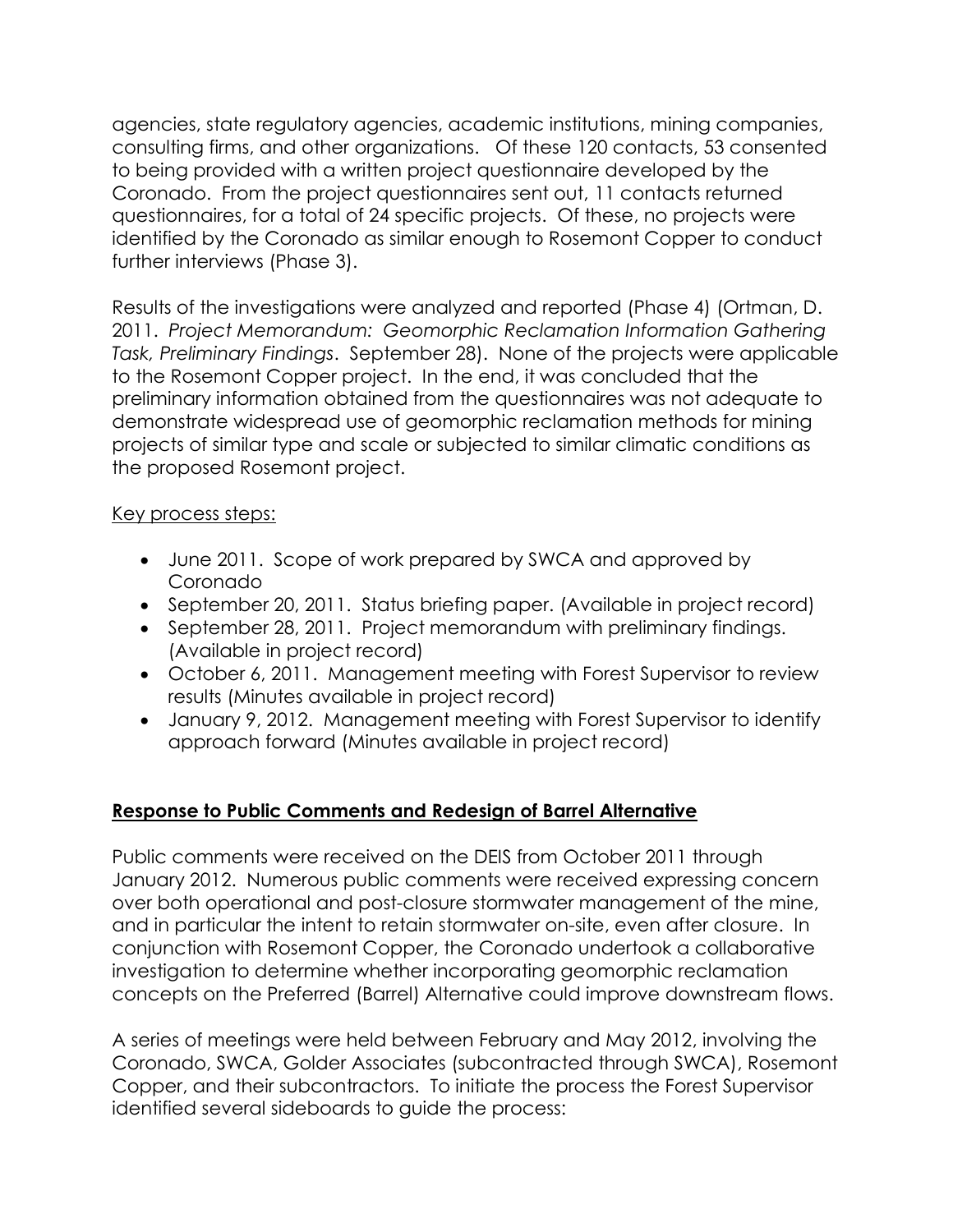- The mine facility was to remain solely on the west side of Highway 83 in order to avoid impacts to the state highway and additional Forest Service resources;
- Certain archaeological sites (particularly the "Ballcourt" site) were to be avoided;
- The Barrel Alternative footprint was not to be expanded in order to avoid additional impacts to habitat for wildlife and plants (including habitat for threatened, endangered and sensitive species), and Waters of the U.S; and
- For the purposes of controlling any potential water quality issues, it was desirable to maintain the hydrologic sink caused by the mine pit lake. This is pertinent because it precludes full or partial backfill of the mine pit. As noted above, the feasibility of full or partial pit backfill was investigated separately by the Coronado.

The landforming team (without Rosemont Copper) met on February 3, 2012 and agreed on a list of conceptual goals for the design:

- Long term stability, control of erosion, and low post-closure maintenance were desirable.
- Due to the desire to maintain the hydraulic sink, backfill of material into the pit was not to be considered.
- Based on concerns raised by the public and cooperating agencies (including the USEPA and USACE), the IDT determined that it was important to route as much surface water downstream to Davidson Canyon as practicable. In particular, it was determined that post-closure no water should to be stored on the top or benches of the waste rock/tailings facility, not only to allow that water to proceed downstream but to reduce the potential for infiltration of stormwater into the waste rock facility.
- In order to minimize potential long-term maintenance issues, the ID Team determined it was desirable to remove under drains if feasible.
- As noted, one of the reasons that investigation of geomorphic reclamation was undertaken was concern over impacts to visual resources. While mitigating visual impacts was desirable across the entire landform, the IDT focused concern over visual resources on the portion of the landform most visible from Highway 83, Sonoita, and recreationists on the Forest. It was determined that visual mitigation was most desirable on the east side of the landform, and was less critical on the west (pit) side of landform. Visual mitigation concepts considered included reducing the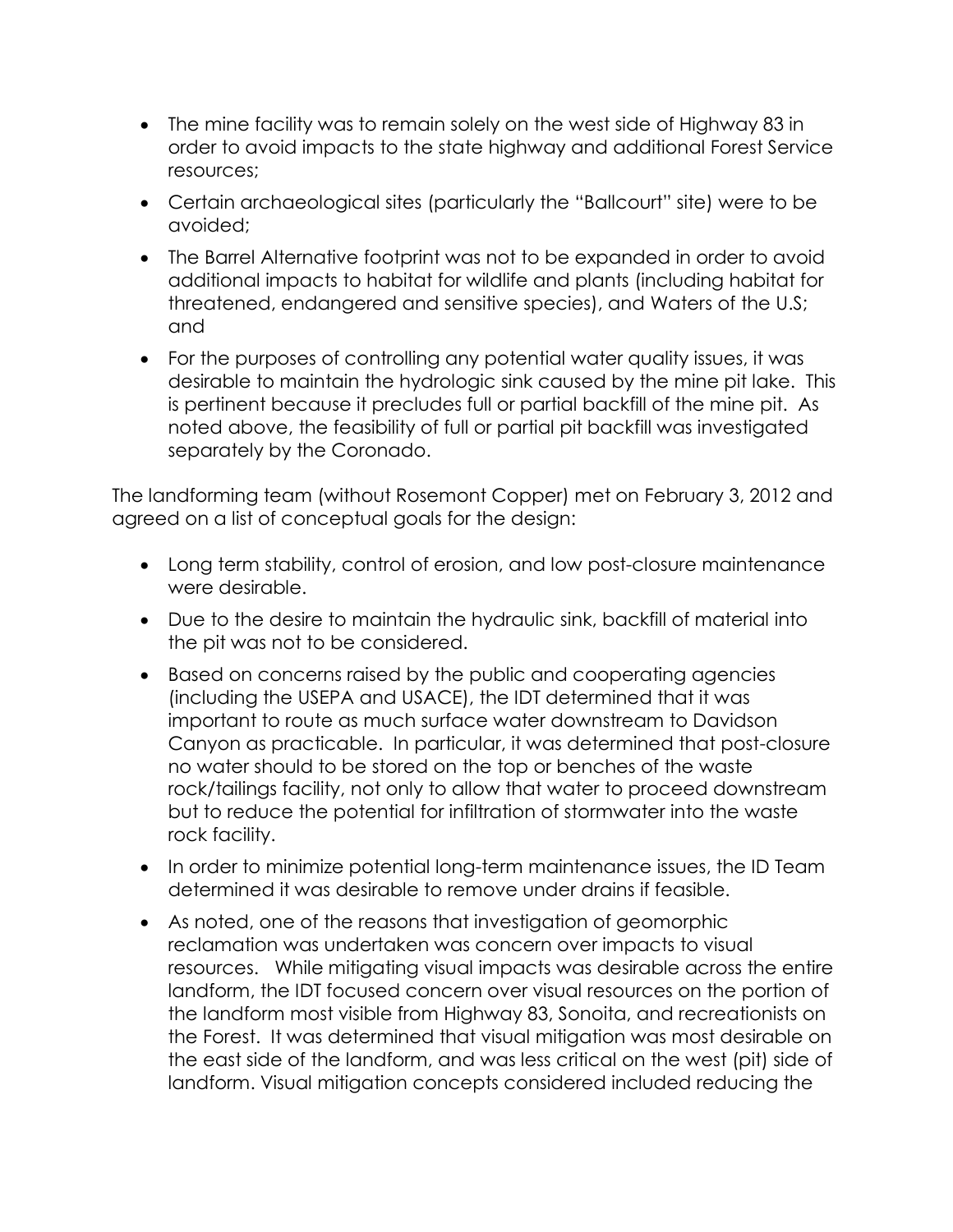number of benches and applying more natural-looking contours to the profile (as opposed to flat tops like many tailings facilities).

On February 14, 2012, the landforming team (without Rosemont Copper) met with the Forest Supervisor and several consultants that were brought in with specific expertise in landforming mining projects: Dirk van Zyl (University of British Columbia) and George Annandale (Golder Associates). The team's goals were proposed to the Forest Supervisor. The consultants also discussed the realities and limitations of applying certain techniques to mining sites, including the requirement for hard engineered structures for erosion control, and limitations of landforming techniques. They also provided some examples of before and after pictures from mine sites that have attempted to integrate some of these measures. The Forest Supervisor directed the team to continue exploring these measures and apply them to the Barrel alternative without expanding the footprint.

On March 22, 2012, the landforming team met and two stormwater/landform concepts were discussed to be more thoroughly developed. The following lists requirements to integrate into the design:

- Surface water structure stability & resists erosion, to prevent long term maintenance issues and promote post-closure watershed health.
- No pit backfill, keep within the preferred alternative footprint, in order to maintain the hydraulic sink control for potential water quality issues.
- Route stormwater to Davidson Canyon to the greatest extent possible to reduce impacts to riparian systems and Outstanding Arizona Waters.
- Iterative design review, to allow incorporation of Forest input into the design.
- No stored water on top of waste/tails, to reduce the potential for generation of seepage.
- Hard engineering/steep slopes on west side, if needed, to increase volume of landform and allow for greater incorporation of geomorphic reclamation concepts.
- Remove flow through drains under tails- all together or at closure- if possible, to reduce long term maintenance issues and reduce potential for contamination of stormwater.
- Avoid flat tops, with water drainage to west side (preferred), in order to reduce visual impacts.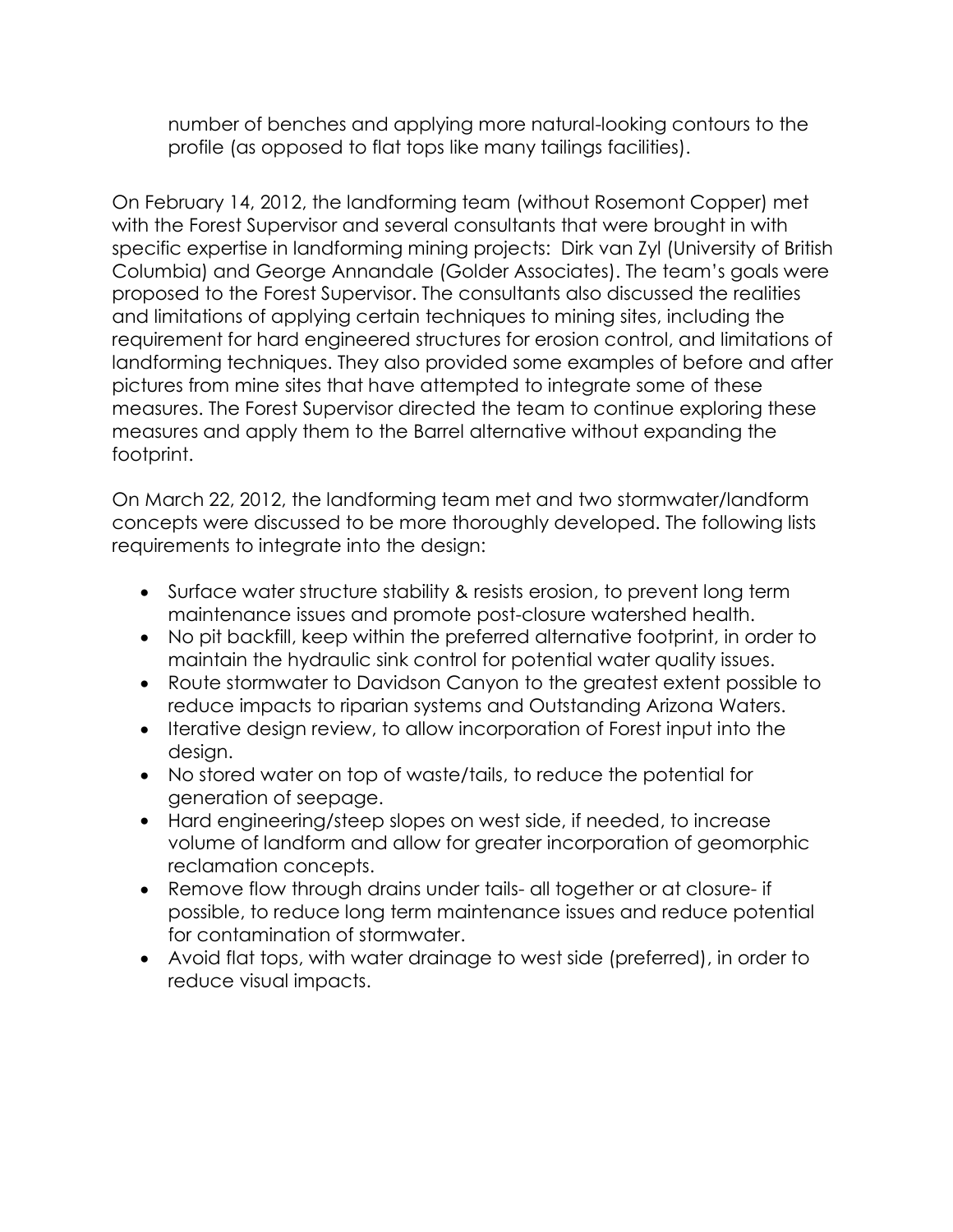| <b>Geomorphic Design:</b>            | <b>Conventional Design:</b>        |
|--------------------------------------|------------------------------------|
| Overall visual/landform priorities:  | Cross and down drains (benches)    |
| east, then N/S, then west            |                                    |
| Undulating tops (more hilly)         | No rip rap drop structures         |
| Hidden drainage structures           | Drop structures- robust & flexible |
| Concave slopes (per Golder report)   | Straight line slopes 3:1           |
| Irregular ridge profiles without     | Allows drainage toward east        |
| concentrating water flow             | (including structures)             |
| Durability of waste rock supply over | No repetitive/regular "wavy gravy" |
| time                                 | landforming                        |
| West side can be different than east |                                    |
| side                                 |                                    |

Two concepts were put forth for preliminary design:

Rosemont's engineering and design staff worked with the Landforming team during the months of March and April to deliberate over options to achieve these goals and designs. When concerns of reduced capacity of these landforms were discussed, Rosemont's design team was able to make up volumes by increasing the height and contours on top of the waste rock piles.

The team presented a final three options to the Forest Supervisor (as described in CDM Memo dated 5/4/2012) on May 8, 2012:

- **Option 1: Conventional approach** The slopes of the landform include 50 foot wide benches spaced between 3H:1V(horizontal:vertical) slopes that are approximately 300 to 350 feet long. This corresponds to a vertical rise of about 100 feet between benches and an overall out-slope of about 3.5H:1V. Benches include drainage channels/swales to convey stormwater to the toe of the landform.
- **Option 2: Tiered slope approach** This landform has fewer benches. It is similar to the conventional approach but incorporates a 100-foot wide bench between 3H:1V slopes that are approximately 600 to 700 feet long. This corresponds to a vertical rise of about 200 feet between benches and an overall slope of about 3.5H:1V. Benches include larger drainage channels/swales to convey stormwater to the toe of the landform.
- **Option 3: Concave tiered slope approach** This option is similar to Option 2 with respect to slope length and bench sizing but the slope between the benches is shaped in a concave fashion with increasing steepness towards the top of the slope. This is based on Figure 6 of the Golder report (2010), the base slope would start at 5H:1V, gradually steepening to 2H:1V at the top of slope with an overall out-slope slope of about 3.6H:1V.

The Forest Supervisor decided to move forward with applying the Option 2 to the landform with a small portion of the lower slope (northeast section, bottom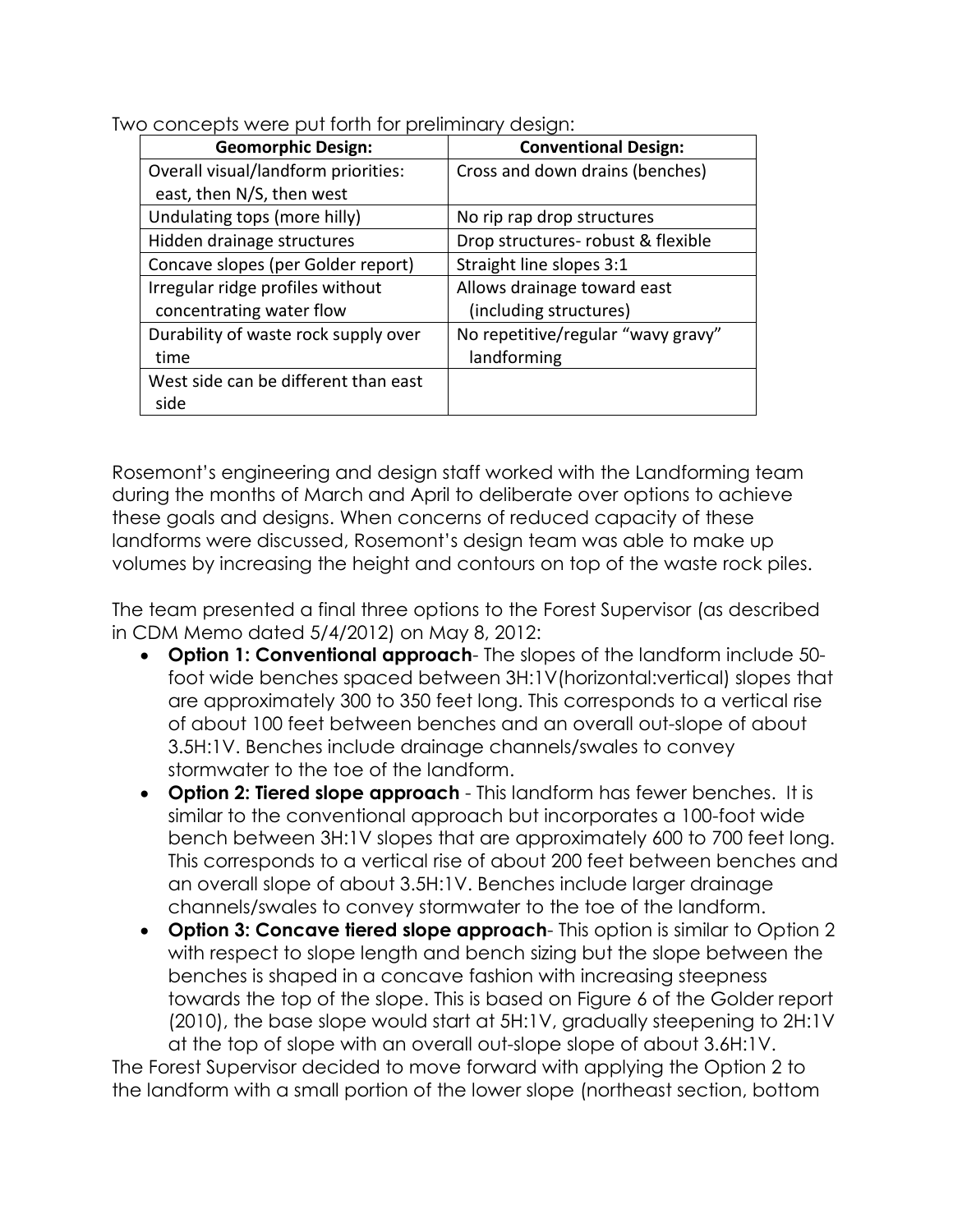tier) to be a concave slope in order to provide some long term understanding of how concave slopes could be used on a mine site. Option 2 provided a balance between improving stormwater management, incorporating shaping and geomorphic design concepts, and reducing the need for long-term maintenance.

The primary success of the redesign was to allow more water to flow downstream. Prior to the redesign, modeling indicated that about 34% of the runoff would be lost to the downstream watershed. The redesign reduced this loss to 17% by eliminating storage on the top and benches of the waste rock and tailings facilities.

## Key process steps:

- February 14, 2012 Kickoff meeting for Barrel Alternative refinement, development of criteria and constraints by Coronado (Minutes available in project record)
- March 22, 2012 Meeting to convey criteria/constraints to Rosemont Copper (Minutes available in project record)
- April 19, 2012 Meeting to review preliminary designs from Rosemont Copper (Minutes available in project record)
- April 27, 2012 Meeting to review design refinements from Rosemont Copper (Minutes available in project record)
- May 4, 2012 Meeting to review design refinements from Rosemont Copper (Minutes available in project record)
- May 6, 2012 Written comments received from Golder Associates on design refinements (Notes available in project record)
- May 8, 2012 Management meeting with Forest Supervisor to present design alternatives; decision from Forest Supervisor on design to pursue (Minutes available in project record)
- May 11, 2012 Letter sent to Rosemont Copper by Coronado requesting revisions based on selected design (Correspondence available in project record)

## **Ramifications of Redesign – Removal of Heap Leach and Underdrains**

Throughout June and July, Rosemont Copper began developing detailed stacking and engineering plans for the conceptual design selected by the Forest Supervisor. The landforming team worked directly with Rosemont Copper's engineering and design team throughout the work described above, and Rosemont had committed to the Forest that the options presented to the Forest Supervisor were feasible, both technically and financially. Rosemont Copper notified the Forest Supervisor on 7/10/2012, that the redesign had some unintentional consequences: "the operational sequencing required